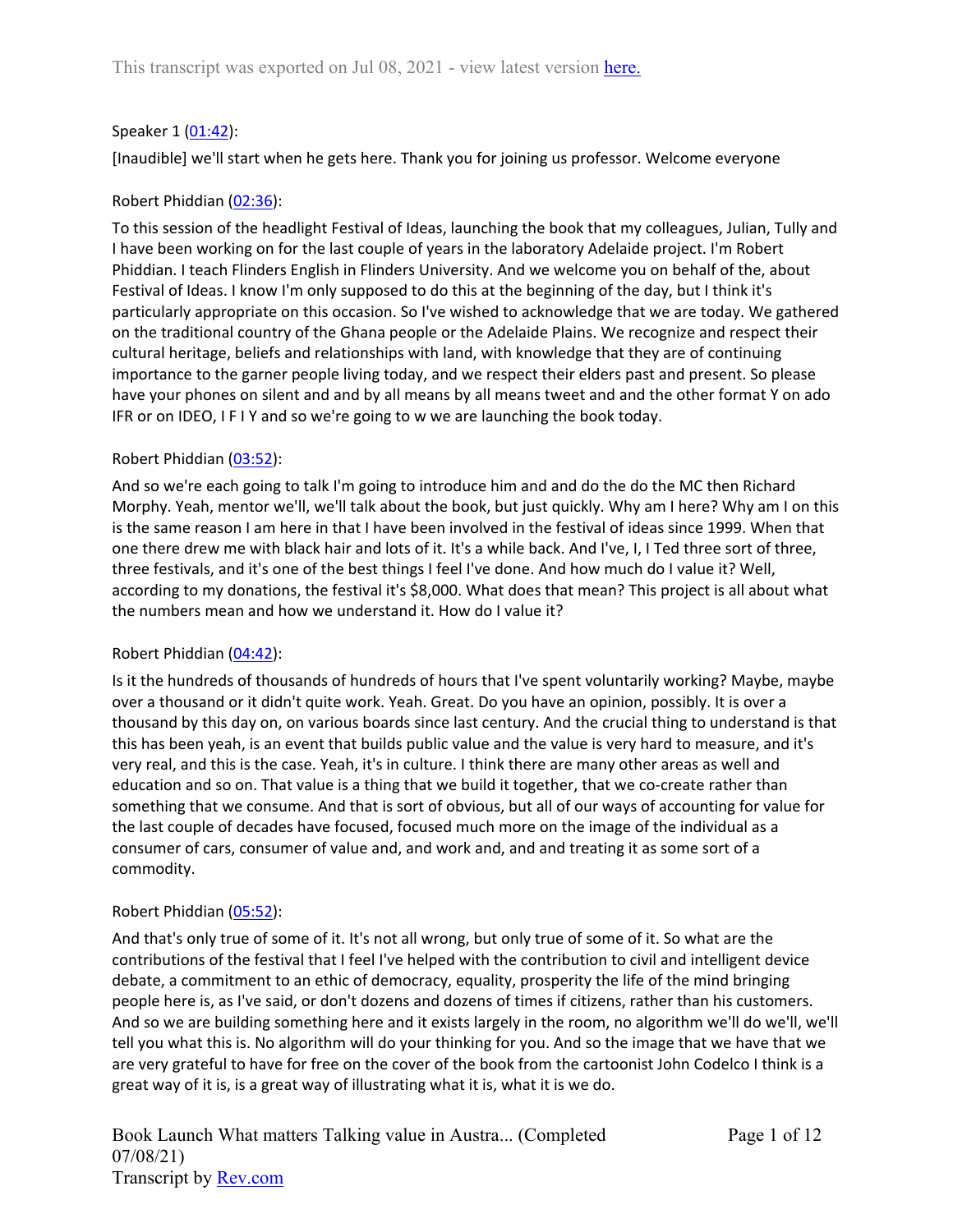# Robert Phiddian ([06:53](https://www.rev.com/transcript-editor/Edit?token=dFmTQBMiGy65R50fv2p0md5xgcKKRpSwS2_sEzinYQ9PpO-6E_ge6GFk0kv85L3Y3C3ZuziKW3a8chJfAw6F0hgINaM&loadFrom=DocumentDeeplink&ts=413.321)):

And, and, and what it is that we're trying to put some, and we'll talk more about this, but we're trying to put some real, real, real strengths and categories around this was from last year when the liberal Senator from Victoria Patterson responded to the evaluation of blue poles at, I think it was \$450 million and said, well, why don't we sell it? And yeah, it's both a logical and an avionics thought it's, it's its meaning to the nation is crucial, is huge. And so Kudelka just took it a stage further, and it's particularly good imitation of blue poles as well. He's really worked on it carefully I don't know much about art, but we ran the numbers and it's worth more if we sell it one pole at a time and the world is full of this instrumental thinking, which has its uses, but it has its limitations.

# Robert Phiddian ([07:57](https://www.rev.com/transcript-editor/Edit?token=sVZ-prk8dsZGUh2iv7Bdi1_9Rl3_hP5MW6bcc_n-MVao1jDp7o0NG2poXR0vDHJct1K9IZIS6ToDfRQ9v4CXekyhleI&loadFrom=DocumentDeeplink&ts=477.29)):

And I think in so many ways in our public life, in the last few years, we are reaching those limitations. And we in, in laboratory Adelaide are working on ways to, to push back, to get a bit of balance between the meaning. You can only get, you get to in words with the meaning that you connect with the meaning that you can, you can appear to think is objective in numbers. So now I invite Richard mopey, professor rich Richard Maltby, who really got the band together in his capacity as, as the executive Dean of education humanities in law offenders university. So, Richard, thank you.

# Richard Morphy ([08:40\)](https://www.rev.com/transcript-editor/Edit?token=CpnzUpqcEHR4LlM2op3loRHu-r3RX1rUsU4d9w3Okk0iCbCax8S1mpjFKH2t7FpHC2Ix7eAib0Dhd1EM3gh6dmLit1w&loadFrom=DocumentDeeplink&ts=520.54):

Thank you, Rob. And, and thank you all for coming out on. What's turned out to be such a nice day. So I'll do my best to keep you entertained for not very long, which is my brief I some wrong responsibility. As Robert said for encouraging Julian, Robert, and Tully, to begin a conversation about what has variously been about valuing culture, cultural value and the value of culture. And since that conversation began about five years ago, I've also had the opportunity to sit in on bits of it and make the occasional irresponsible contribution much like the one I'm going to do now. As I say, the conversation began actually over a lunch about five years ago, a few months after Julian had joined Flinders, we'd invited some of Adelaide's cultural leaders and over dessert, we asked them what, by way of a practically oriented research project we could do with him.

# Richard Morphy  $(09:47)$  $(09:47)$ :

By the time we got to coffee, we had a remarkably clear answer, find it way for them to talk truthfully about what they do. When they talk to government and funding agencies, they were, they said, unable to incorporate their real motivations and experiences into their reporting. Instead, they were required to express their value through purely economic measures that were ill connected to their core purposes and to launder their reporting through a nebulous abstract nouns, passive verbs, and claims the strategic positioning. Could we, they asked, find a new better way of communicating the actual value of arts and cultures culture in ways that intersect with government decision-making processes yet we're true to their own cool missions. Simple.

# Richard Morphy ([10:51\)](https://www.rev.com/transcript-editor/Edit?token=YGWvRBKCuKLod5BxHx0dEzPe0sWaiEq8AvSZBkv5vrt6NtAD_NTpocbGr6swzOvvNuyPLHGeeOI0oOxxMLF0iuwGojQ&loadFrom=DocumentDeeplink&ts=651.98):

All the team had to do was drum up a few partners, right? A successful grant application to the AARC resolved the dichotomy between intrinsic and instrumentalist value and convinced treasury departments across the country of the validity of qualitative assessment problem solved and do all this in the face of the metrics in army of big data, the early 21st centuries version of Taylor isms time and motion, the belief that anything can be measured and everything must be measured in order to be managed, what David beer has described as the neoliberal desire to measure as an instrument of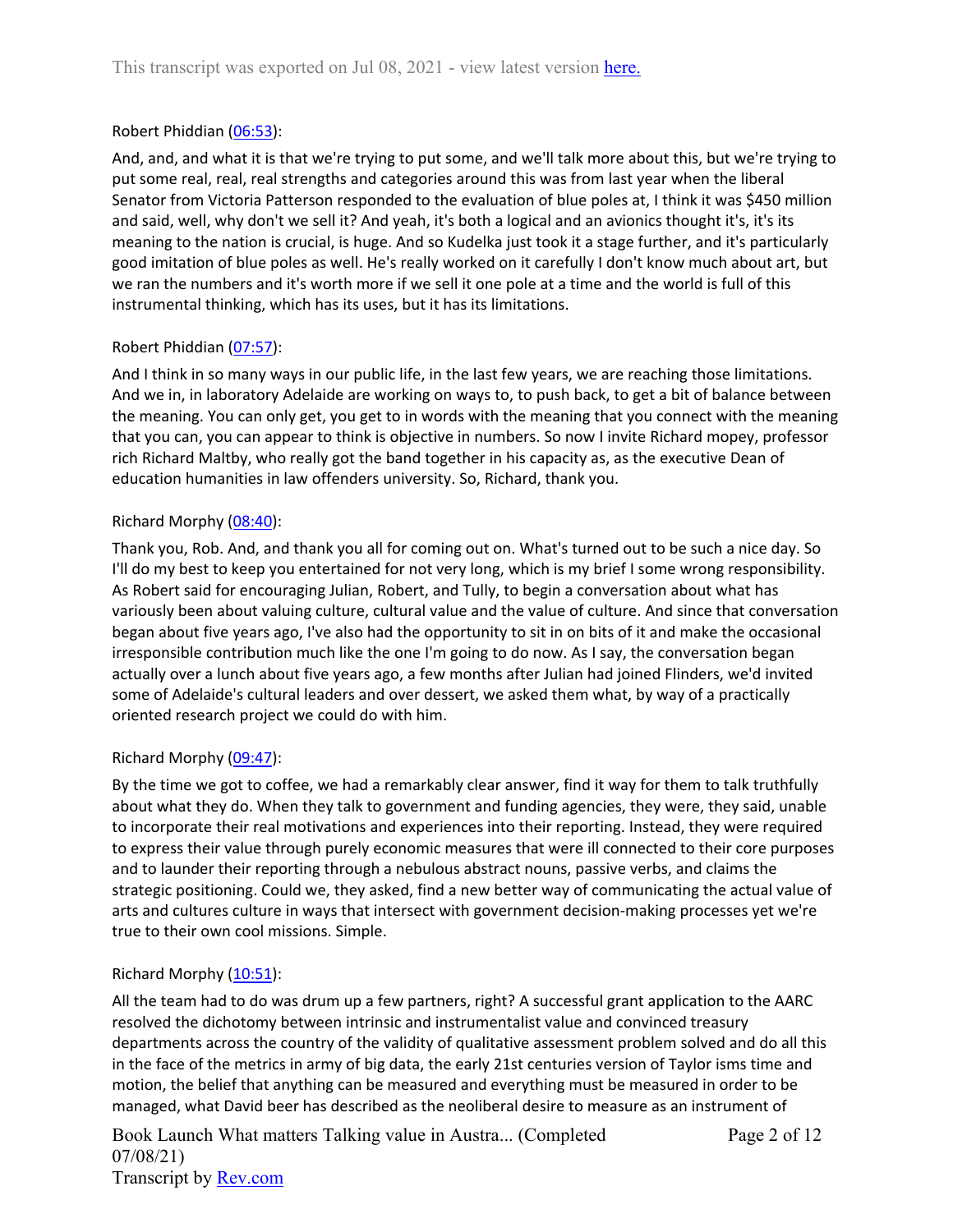governance through competition. Not simple of course, but a seriously interesting and important question to address, particularly for humanities scholars. I think that the first thing that the team discovered was that Adelaide was an ideal place to try to do this big enough to have one of every cultural institution you might want to consider small enough that they actually talk to each other and a place where culture is a distinguishing part of the city's self-definition as the author say in the book, a Petri dish of the right scale, hence the project's descriptive title of laboratory Adelaide.

# Richard Morphy ([12:17\)](https://www.rev.com/transcript-editor/Edit?token=nqBuQoz1xzyinfCdK2RtpKymlGerRYY0BVzRFXlUdosujRDccqJYdbAKT6D-CtsVFufsfuWH0jeT1LfPDY04LMi3Hlg&loadFrom=DocumentDeeplink&ts=737.47):

And I I'd like at this point to acknowledge the, the three partner cultural institutions that the project team worked with the state library and south Australia, the south Australian state theater company, and the Adelaide festival, my own interest in listening to the conversation was encapsulated in two quotations that have haunted me for much of the past decade. One is Oscar Wilde's description in lady Windermere is fan that a cynic is someone who knows the price of everything and the value of nothing. The other comes from a book by Roger Birnbaum called management fads in higher education, where they come from, what they do, why they fail. And it is that if we cannot measure what is valuable, we will come to value what is measurable distorting organizational efforts by prizing and over producing, what can be measured neglecting what cannot Birnbaum's book.

# Richard Morphy ([13:21\)](https://www.rev.com/transcript-editor/Edit?token=COEK44_ppMt62-RkGczjxwpJn9scamgCyNDWMm4Xpjwal5AA5rpHwNncfFB0UBu6A0CO7KK0nerwKvwM4bKqNUZuFlY&loadFrom=DocumentDeeplink&ts=801.88):

Interestingly enough was written in 2001, several years before the publication of the first of those endless university ranking lists, all of them rely on, on spurious metrics. It should have earned a first year statistic student of fail. So burn bones was an extremely prescient observation where higher education went from where he wrote the book to where it is now, wilds aphorism haunted me. When I contemplated how long it would be before there would be no one left on the planet who could have had any idea of what he might possibly have meant. The semantic opposition of value and price is evacuated. A meaning when the only evaluative questions we may ask are those of the market and the evacuated vaccination of meaning, particularly the evacuation of the meaning of abstract nouns like excellence, innovation, creativity. There is a long list, is both a consequence of the desire to replace judgment with measurement and an enabler of its implementation theory, Theodore Adorno and max Horkheimer called their 1941 book, the culture industry, because it was an inescapable oxymoron, but for the last 30 years with only a minor modification, that's been the normative descriptor for a sector of the economy, as well as the unembarrassed name of too many university departments.

# Richard Morphy  $(14:56)$  $(14:56)$ :

Metrification assaults the opposition between quality and quantity and the arts council of England jazz has just last week announced its adoption of a compulsory quality measurement system for evaluating and benchmarking the impact of the artistic work produced by the major organizations that supports. I'm sorry to say that the system in question is a proud piece of Australian entrepreneurial-ism. So quality metrics has now joined by collection of reformed oxymorons.

# Richard Morphy ([15:36\)](https://www.rev.com/transcript-editor/Edit?token=vHZ_IIH5P8dxcxqbIp9zrWbSVobZB2nY_LOJmCMnU3sCebVgQQhBf0MzhosID8Ul5m7yISNU-2Ap4EKZwkAlOoqkpas&loadFrom=DocumentDeeplink&ts=936.14):

Although this book is a, an outcome of quite local conversations about the specific conditions of cultural life and its governance in south Australia, it is about large questions that do not stop at state or for that matter national waters. It addresses anyone seriously interested in the value of arts and culture, but particularly those with an operational interest in them, arts practitioners, managers of cultural organization and policymakers, it seeks to engage rather than have the final word, but its aim is to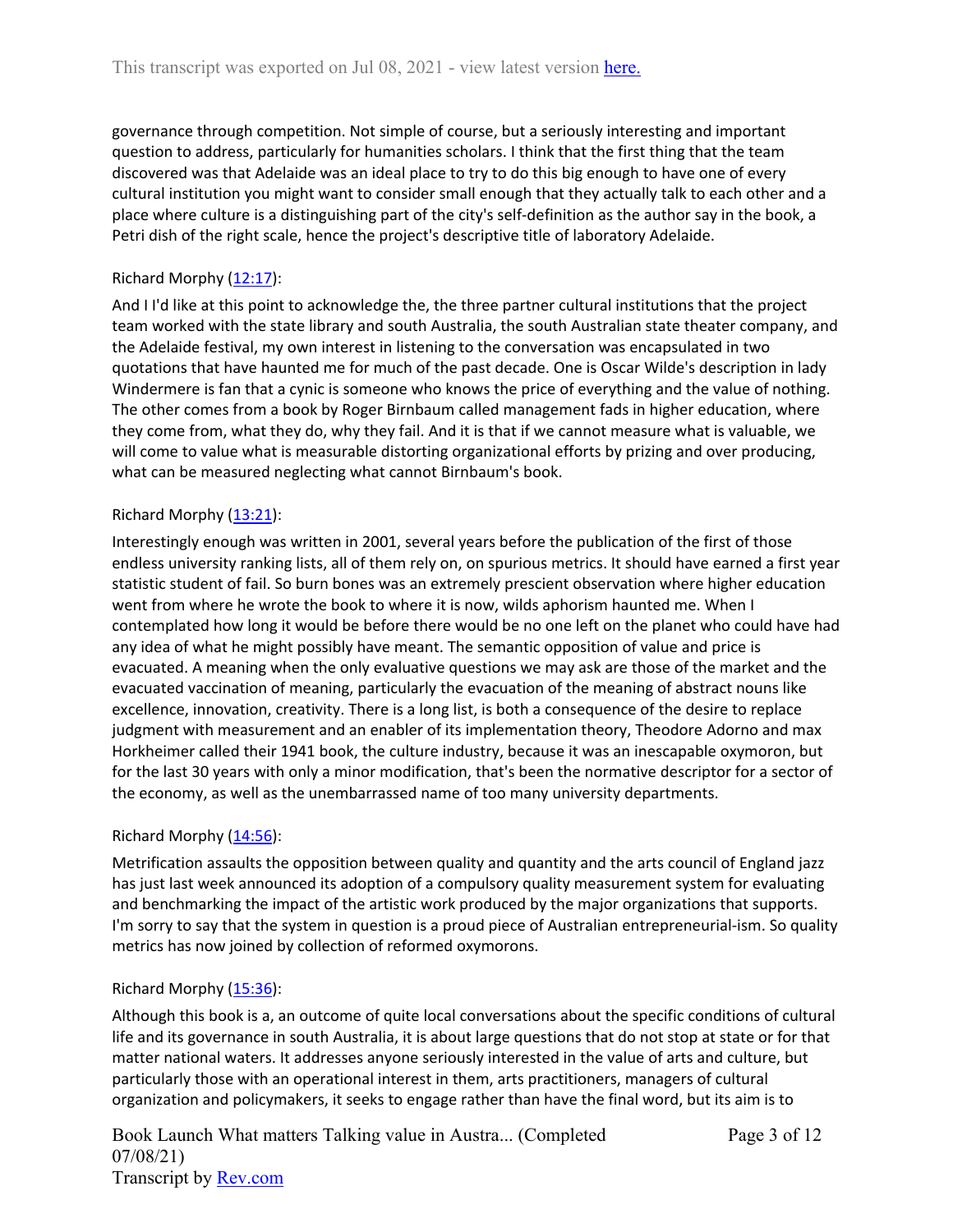change the conversation around the evaluation of culture, especially with government. It identifies the problem of value and describes the outline of an alternative approach with an enhanced sensitivity to language and narrative that would let that conversation be more honest and make more sense a conversation that would be spoken in what Don Watsons called the other way of speaking. The one in which you try to say what you mean beyond that it joins an increasing body of work that shares its core contention that metrical modes of analysis are claiming conceptual control over domains of human existence.

# Richard Morphy  $(16:55)$  $(16:55)$ :

They have a limited capacity for understanding, as we continue to discover the social lives, that metrics are replete with unintended consequences. And it's politically naive to believe that a metrics of cultural equality would be used only with care by practitioners and policy offices and the society of surveillance and audit in which we find ourselves they would be used as weapons just as those in higher education have been. And their spirits in validity will in the process be rendered invisible, the ideas and arguments in what matters offer us much saner safer or more palatable alternatives. So I welcome it into the public world and look forward to what I hope will be the many conversations that will follow from it starting this morning. Thank you.

Speaker 4 ([17:57](https://www.rev.com/transcript-editor/Edit?token=b3l1vDPlNeYc3O1kL3WrFjmWfZ8yJKM88HBgrBhxRgCiFgVzc0xIh0Gy9JXDMxuG3MNE2YmpkL8gFXBCqQ7I48qwgao&loadFrom=DocumentDeeplink&ts=1077.42)):

[Inaudible]

# Tully Barnet ([18:02\)](https://www.rev.com/transcript-editor/Edit?token=1ERtVjwgXoIowUg4jBe_GM3xzr11bW0X1K5c6GpRTSI6qDNrRbO8hAMHMLUhsNGr6RRuwnB67BUnZFR7h5SDNhUbKT4&loadFrom=DocumentDeeplink&ts=1082.36):

My turn. Just to say a few words to talk a little bit about where we went with that set of problems. So you've heard from Richard, the set of problems that we inherited, which was the idea that we might solve the whole cultural sectors problems with numbers with over metrification of in, on not sensible methods, methodologies for, for understanding the value of arts and culture. And we blindly gallantly throw ourselves into that project, into that problem to try and come up with a few things that we might do to say about it. So you've heard about the problem from Richard. So we've our key focus was that numbers. Weren't going to be the solution that the, we needed to understand better the rhetorical power of a number that they appear neutral, but aren't that we needed to maybe say a few things about how cultural organizations are, you know, through no fault of their own I'm addicted to growth cycles because the numbers make that a requirement that you have to have better numbers than the year before.

# Tully Barnet ([18:59\)](https://www.rev.com/transcript-editor/Edit?token=j5Nf6MsR1ftdvly4I9i3HZhnYhG2HGv-qpd1wzWKuKVkiioZxVkb27H5zPozVTQ6cZr05-kqAcr8qPP_wX_Qnps0O8s&loadFrom=DocumentDeeplink&ts=1139.51):

And so we needed to think about what was going to happen when cultural organizations got a bad number and how that might help them to push towards a better sense of value. And we had a few things to say about that, and we wanted to think about, you know, how we might tell the story of the problem of numbers. So I came at the Julian and I were at the science communicators conference a few years ago. And there, we heard the number that, you know, 97% of scientists believe that climate change is the biggest issue that's facing us today. And we thought, well, that's, you know, that's about as big a number as you can get. You can get a little bit bigger than that is empathy, but not much, not much bigger. That's a big number. And yet there's still no meaningful action on climate change in our, in our, in our society.

# Tully Barnet  $(19:41)$  $(19:41)$ :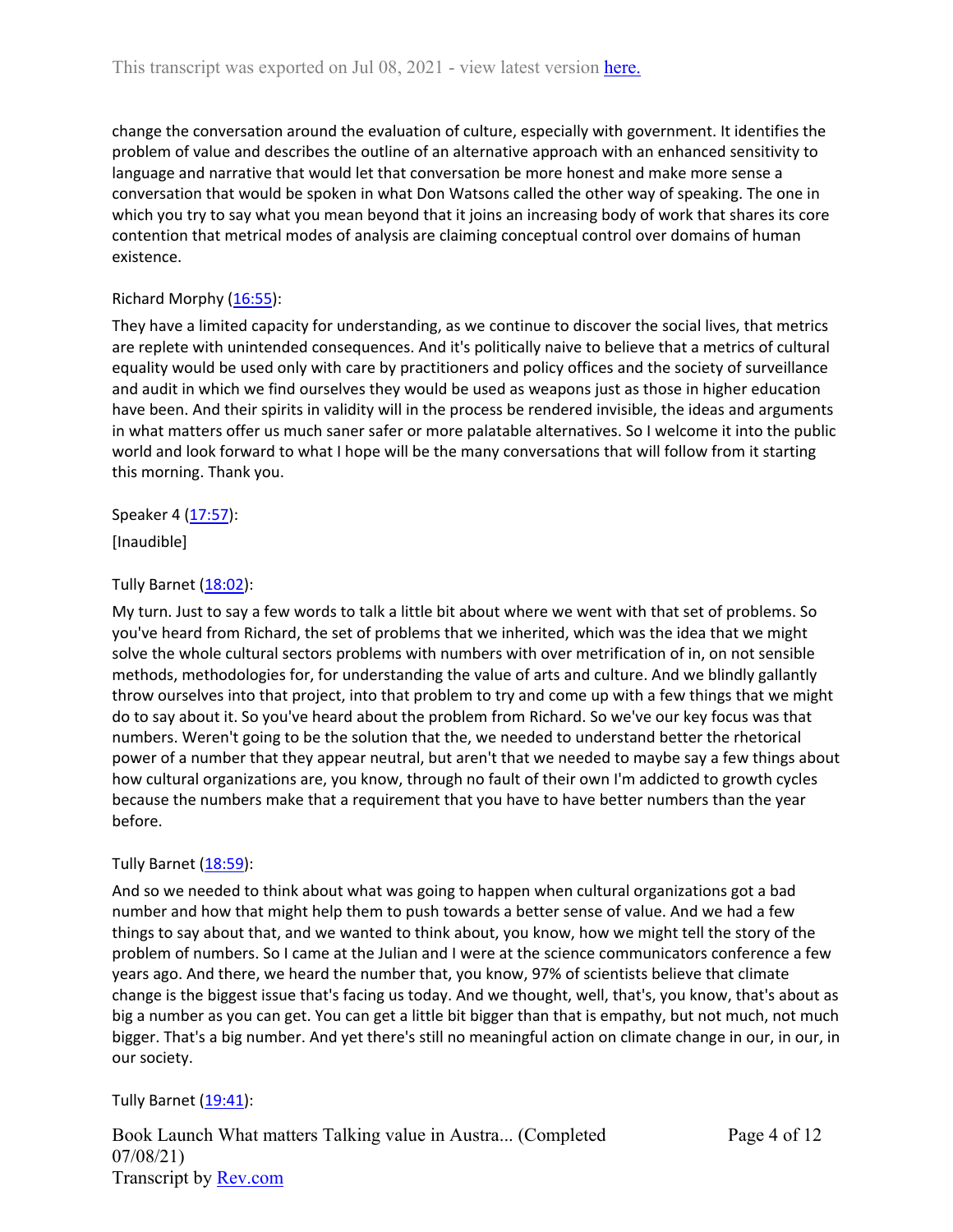So clearly the size of the number is not the answer to getting meaningful action. We had to find another way we had to figure out what happens between the number or the evidence and action and see if we could intervene into some of the issues. And inside of that gap between number or evidence and action are a whole range of problems, but we can only go a little bit of a way towards starting to figure out some, some solutions towards one of them is time. You know, we've got a problem with the timescale that arts and culture operates on that doesn't work to a one-year annual report, a three-year electorate or four year election cycle, even a five year plan, strategic planning you know, the, the, the time of value in culture does not operate in that, in that scale. There's the problem of history and memory versus innovation that we needed.

# Tully Barnet ([20:34\)](https://www.rev.com/transcript-editor/Edit?token=70eeArTA2_-UO7foyzDtAUYiPZuq2aQINXzHfluXD1xBYjOYw6mzqaJId7xNmM_HwBwLkKY2fUjESaqy-3u2IaO0yIs&loadFrom=DocumentDeeplink&ts=1234.01):

We were also addicted to the, to, to the new in arts and culture and that our grants systems and our funding mechanisms are inevitably push us in that direction by always seeking to find the new thing to fund and never providing a mechanism for continuing to support the, the work, the brilliant work that arts and cultural arts and culture does the problem of narrative that we think in arts and culture and in the humanities that we're experts in narrative because it's our, it's our core skill. And yet we don't really have enough of an understanding about how it operates in these kinds of ways and the retreat of the notion of intrinsic value. So intrinsic value, it's something that is not very cool to talk about because it has been relegated to the high cost, high art, low art divide. It's seen as something that is used to make arguments for the funding of opera and in, you know, instead of you know, a sport for example, or other forms of arts and culture that entertainment that, that more easily get fit into the entertainment bucket.

# Tully Barnet ([21:38\)](https://www.rev.com/transcript-editor/Edit?token=-XcDR5sVLcxJX5yHtqClb3zeIYWw-Gk2f0zxxCVNMJJmhxd6cO_gmExc_qbuqItrz-hxaiyEQnQH-NnldAEHXfk3CaQ&loadFrom=DocumentDeeplink&ts=1298.77):

So I'm wondering, can we figure out how to inflect the notion of intrinsic value by which, I mean only, not any kind of essential this kind of understanding of the value of arts and culture, but only something that's not instrumental because if we're continuing to focus only on the instrumental value for arts and culture, then our funding bodies are going to fund that outcome, but the instrumental purpose for that, for that funding, they're going to fund that in a different way. Artists are pretty pretty challenging creatures artists make a lot of trouble in the world. We saw that when the brand has the fair happened, when groups of artists got together and had submission writing parties, when they made a w the brand is live art experience, where they imposed Senator George Brandis is a face on top of the Venus de Milo and circulated that around the world.

# Tully Barnet ([22:28\)](https://www.rev.com/transcript-editor/Edit?token=ZBfdGsnJWLW0-s8IF3yCu0MS7nK-udpHKf5HlZ2i5FMymCP5_gLu4L0EBYepck1bAI5qt4py0D2oq7hX2KfcsyN2CNc&loadFrom=DocumentDeeplink&ts=1348.451):

So the, you know, artists are quite troubling for F for government sometimes. So the minute that an arts that, that an instrumental outcome for arts and culture, be it well-being be it economic, be it you know, social cohesion be it a vibrant city, the minute that can be achieved by some other mechanism, that's not quite so challenging, you know, governments might take that option. And so we've got to find ways of talking about the value of arts and culture that isn't stuck inside inside the instrumental category. And so in the book, which I'm not going to talk about now, but you'll find a few things such as our star starting tips and tricks about how to communicate value, what kind of writing skills are required to start to talk about it, what kind of things to avoid. And so there's an indication that we might that, that there might be something useful. We wanted to make sure that it wasn't just us talking academically about the problem of value, but that there was a real world tips and ideas that were going to be of use to the arts and culture sector, because everywhere we were going, we were asked, okay, that's great, but what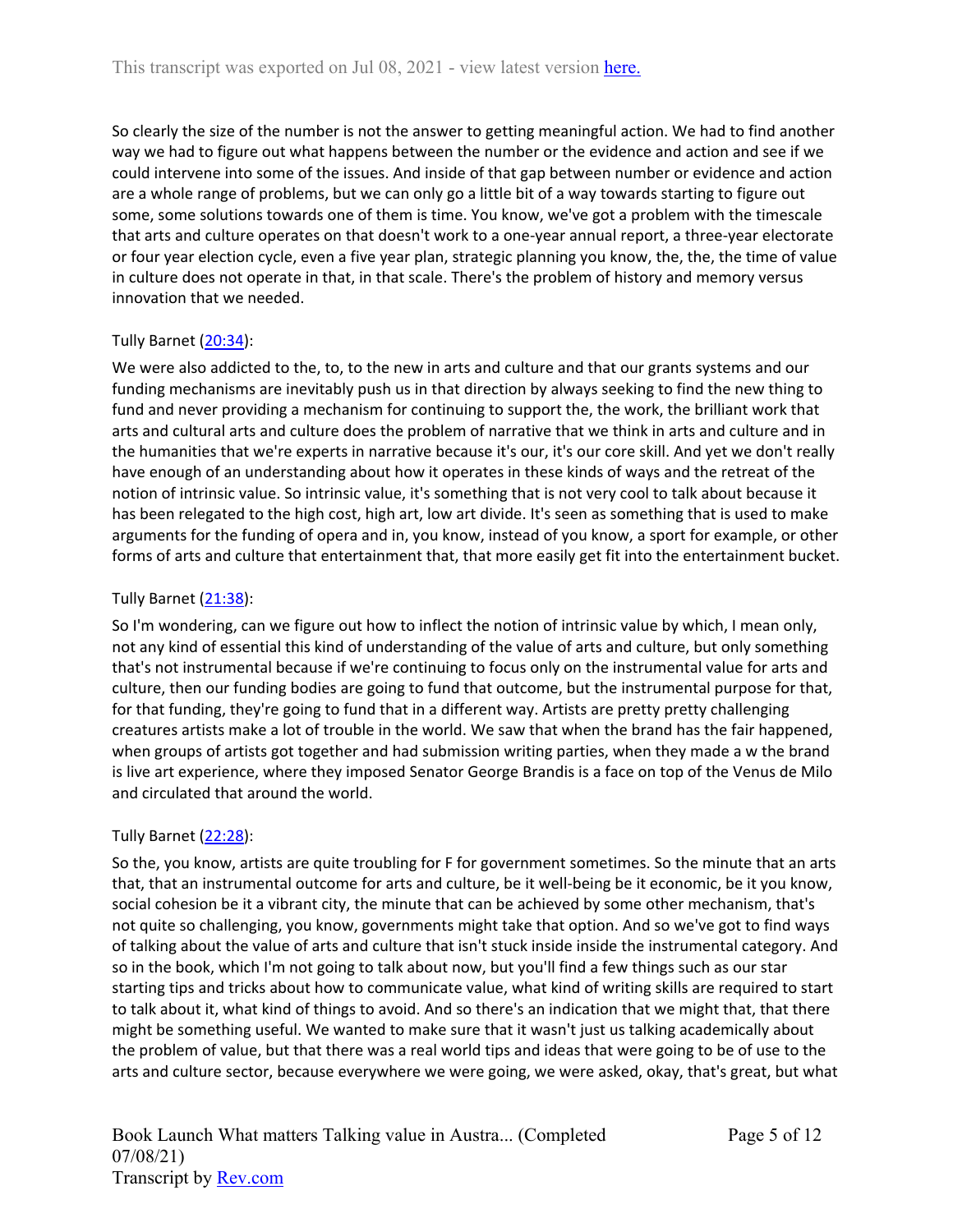what can you actually do for us? You know, how can we intervene into this problem? And so now I'll hand over to Julian, thank you for

### Julian Meyrick ([23:44\)](https://www.rev.com/transcript-editor/Edit?token=spaRuNYEagsLCd2GcNu5AEiE3y6xORx45InKrddE7Any3-MTVo_Wci3jVntmXXvCkBmk8yRvbX0gxlHU5NlLSJTzAXQ&loadFrom=DocumentDeeplink&ts=1424.93):

Giving me some instructions on what to do. And apart from that saying, be very quick, he said, charisma and wrap up. So I got one quote too. First time you've listened to me. It's one quote, quotes, transmit, and then something to show you my study economics before I went into the theater. And it was a discipline that left me quite cold, except for one particular problem that value, which I didn't think that after I was in my graduated in my early twenties. And when it came back, it was a bit of a return of the repressive. The more you look at the problem of value in the abstract, the harder it is to talk about or to communicate what it is that you mean. And in way, it's easy to just show you. So I've got something to show you.

### Julian Meyrick ([24:45\)](https://www.rev.com/transcript-editor/Edit?token=L6phQhtAiXFcnQXPSlW7iC-ia3r2ZQ1CLnnR-W3IDCwotT0jXhmGyUzVfnAin4DcLvlAHjfFU_SA-pGJFh17U3L38-E&loadFrom=DocumentDeeplink&ts=1485.19):

18 months ago, my mother was diagnosed with Alzheimer's and I don't have to clear up her flat. And in her class, I found this it's her travel diary as a young Australian traveling in Europe for the first time in the 1950s. And I get it, it's about her experiences as a young woman, encountering many of the cultural institutions and artists and art that she had up until that time. So this is a book I think I'm a fan of, and it's a value because it has meaning it has meaning to me, of course. And so a particular value to me because she's my mother. But if I communicate that meaning to you, it will have meaning to you as well. It won't have the exact thing because she's not your mom. But you do have mothers and maybe you're a bit like her and you had these kinds of experiences.

### Julian Meyrick ([25:51\)](https://www.rev.com/transcript-editor/Edit?token=FZ4CEMS8j28iUwy59pFUPNMG1_yQjYT465t1C3cn63ffvn6W0myEbqJ1hu6FW9_fns3kLA-tS0tgHhufUIccU8ml9Ig&loadFrom=DocumentDeeplink&ts=1551.1):

So this is the object. This is what as it is, value really looks like here's the quote, it's from a book called man's search for meaning, which you may know. It's written by a man called Victor Frankl, who was a psychiatrist in Auschwitz for three years. He was an inmate there prisoner. And his problem, I realize when I was reading the book was what kind of family do things have when you're in an environment that has no value at all, or puts more value on anything. I'm not gonna paraphrase the book, but this particular quote caught my life.

### Julian Meyrick ([26:39\)](https://www.rev.com/transcript-editor/Edit?token=838ql7IxdXFn-XoufjB5kzeQeFjiFRfyOt1UZQAuOh16mziYbm1pWU-ZJz7sYgIEMTjelOM8oFJEzcffpG4V5nExfUo&loadFrom=DocumentDeeplink&ts=1599.27):

The other conditional meaning is paralleled by the unconditional of each. And every person is that which warrants, the indelible quality of the dignity of man justice life remains potentially meaningful under any conditions, even those which are the most miserable. So to just the value of each and every person stay with him or her. And it does. So because it is based on the vans that he or she has realized in the past and is not contingent on the usefulness that he or she may or may not pertain to the present. Most specifically, its usefulness is usually defined in terms of functioning for the benefit of society. But today's society is characterized by achievement orientation and consequently, the doors to people who are successful and happy. It virtually ignores the value of all those who are otherwise and in, so doing blurs for decisive difference between being valuable in the sense of dignity and being valuable in the sense of usefulness, if one is not cognizant of this difference and holds that an individual's value stems only from that present usefulness, then believe me one over, is it only to personal inconsistency, not to plead for euthanasia along the lines of Hitler's program.

### Julian Meyrick ([27:58\)](https://www.rev.com/transcript-editor/Edit?token=a0B2uwpu8ljoc8O1JggggryOiZJV09Yqdd0MYS3weC1IFX4OQosL61Zuz1XEm-8r9dVNqlYi4r8k2H5Wjk0FGNp7HNA&loadFrom=DocumentDeeplink&ts=1678.23):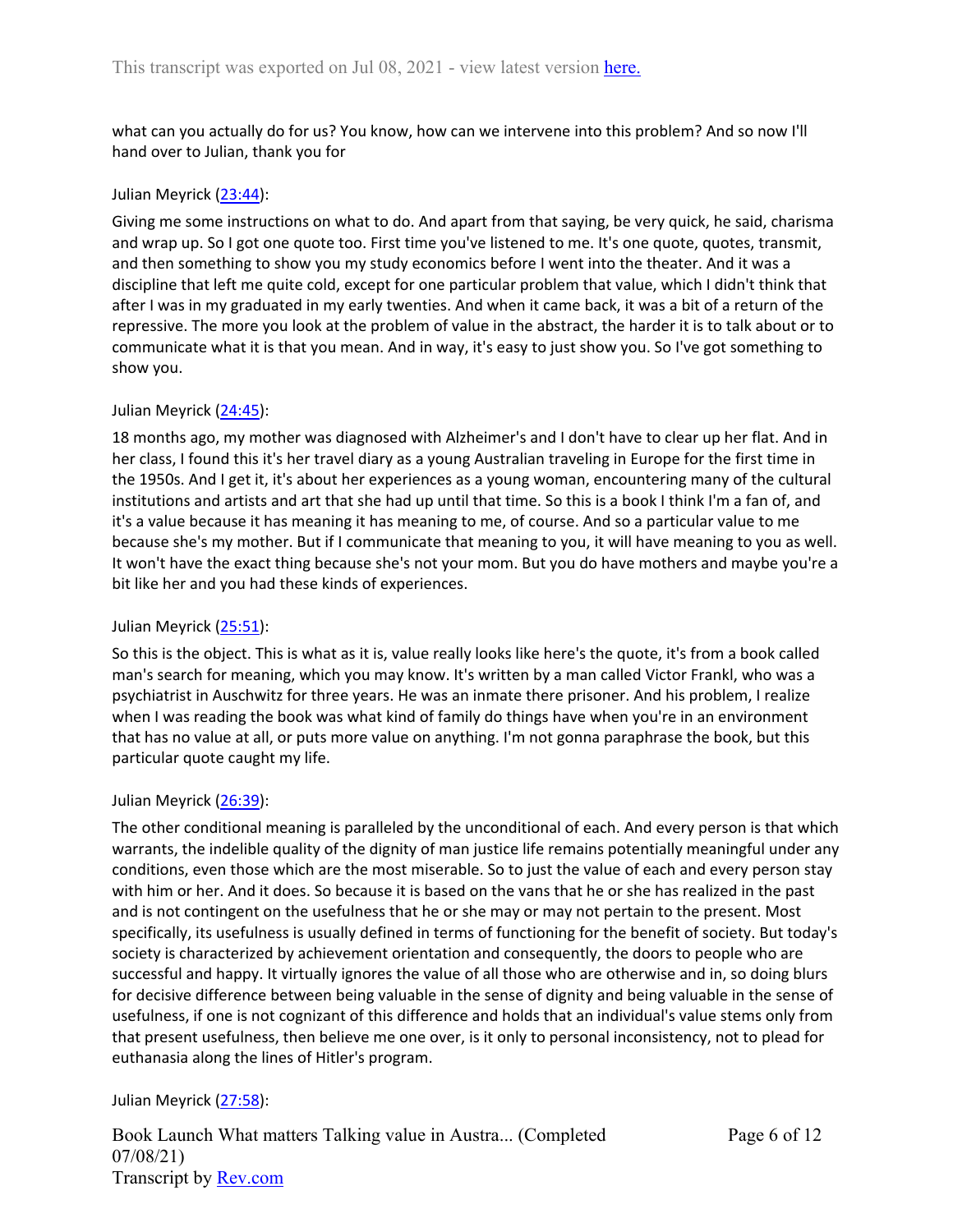That is to say mercy, killing of all those who have lost their social usefulness because of old age, incurable illness, mental deterioration, or whatever handicap and I suffer. And you can imagine how much those words mean to me because of my mother's present condition. And this time I said to Robert, some tally richer to that answer is here in a bit when we began this project that we would lose, we weren't going away. And that's because I felt the forces that we were up against were hideous strong. But that's not our job. Our job is not to win a debate. Our job is not to come in and say, this is the solution you're wrong. Our job is simply to start a different kind of conversation. And that's what I hope this book will do.

Speaker 4 ([29:03](https://www.rev.com/transcript-editor/Edit?token=CCHNhX7hu65atGSaAJc23BrBTgU3ZqQyDzNTC655Y6FAtZUi4Zs_MIpuG-Q_Rt6pKbZ281hQh7jLsU2mZBNe8MVxNJ0&loadFrom=DocumentDeeplink&ts=1743)):

[Inaudible]

Robert Phiddian ([29:03](https://www.rev.com/transcript-editor/Edit?token=Fq5ikjzRSIEPOjWX04SjW9rlDm9j4r3w54eUNW6ko5GAjvMsmMluHJlxlRzsbbfNkvnTBf2bY-9N0Htl-1eYrlfsAfg&loadFrom=DocumentDeeplink&ts=1743.02)):

Well, we have, we thank you, everyone. We have, as we intended, which is a bit of a shock 15 minutes of the conversation. So we, so we would we invite you know, specific questions about the book. We haven't really talked, talked in detail about it all questions and in the brief observation from, from, from, from, from people here. So as we're recording at, I'll try and rush around

Speaker 4 ([29:30](https://www.rev.com/transcript-editor/Edit?token=BTE8OX1ofZdokBR6tm-dN7cxxMPk33zubU7z4QCQWJemH13ysLB3IzLnw-giY4hFxGg3bj0P7J5r-B9nOklHYAxMJng&loadFrom=DocumentDeeplink&ts=1770.68)):

With,

Robert Phiddian ([29:32](https://www.rev.com/transcript-editor/Edit?token=hbqPksYn2ZAStoc3QisO-mQOZioam62aVNIXscrqId79iwgjDGTCVY-1-8d-lRncw6oQQ7GW0YpZ-mhMOdvbAcNxldU&loadFrom=DocumentDeeplink&ts=1772.93)):

With this hand handed to you. Do we have, do we have a question or not

Speaker 7 ([29:44](https://www.rev.com/transcript-editor/Edit?token=Z2mcVwmid6OZMdxre-f6NR6ojOteAnbJUuGHZ2_wnRXOFYD8a8CG1sUwM86s3XDIsJd-fFDQWeuHGrdhqkrVgqSLMKg&loadFrom=DocumentDeeplink&ts=1784.44)):

With big businesses now, increasingly running the world, how can we make our lives more meaningful? Very good question.

Julian Meyrick ([29:56\)](https://www.rev.com/transcript-editor/Edit?token=RLerXqPuAJupYDSBQ8vFtjssMwjuwjE0Nm-KcxeBUD6t8q_uVFrzMmGBMsh3lRqTaJKW_EbEzNCr9_oZEY3Ej2TeUOU&loadFrom=DocumentDeeplink&ts=1796.68):

I'll secretary I'll say project.

Robert Phiddian ([30:00](https://www.rev.com/transcript-editor/Edit?token=SBdTpaYOmh-Xo6P7LjJ3SsgbJ5unF_ulwnC1r3aSB5oewIw2agIC0no8XSOHftrg1YmH774AUCd8muijKbq6J83eCOY&loadFrom=DocumentDeeplink&ts=1800.6)):

Yeah, I think we need to say that. Probably I should hang on to it. Sure. Yeah. Occupationally and wide up. Okay. Oh, okay. That was great. Thank you. Do you want to observe?

Speaker 8 ([30:21](https://www.rev.com/transcript-editor/Edit?token=O0fpv1Jk6rZPOe_P0bdVUegbC7TsxfAy5nQ1skV1XIrCflQC6Lq4Xf9lY7I0jbpj1o_-iF5gCKmSr1vqRLWNaOqpbd8&loadFrom=DocumentDeeplink&ts=1821.66)):

Yeah. interestingly enough, in the book, the second half of the book there's a chapter on new corporate reporting frameworks. And I think partly those frameworks arise out of new tendencies in the very businesses that you're alluding to, you know, the, the big businesses. One of them is the effects on the climate, on the environment in which these businesses do ultimately depend. The other is the changing nature of our wealth and increasingly the importance of intact, what they call intangible capitals, which is intellectual capitals and so forth. So weirdly enough, at the very moment that the high tide of metrics seems to be touching culture in other areas, they're actually letting it go. So I think there is at least in some segments of the corporate world a desire to get away from the balance sheet thinking, and we lay that out. It's, it's difficult in a short book to lay it out in detail, but, but we lay it out in essence. And we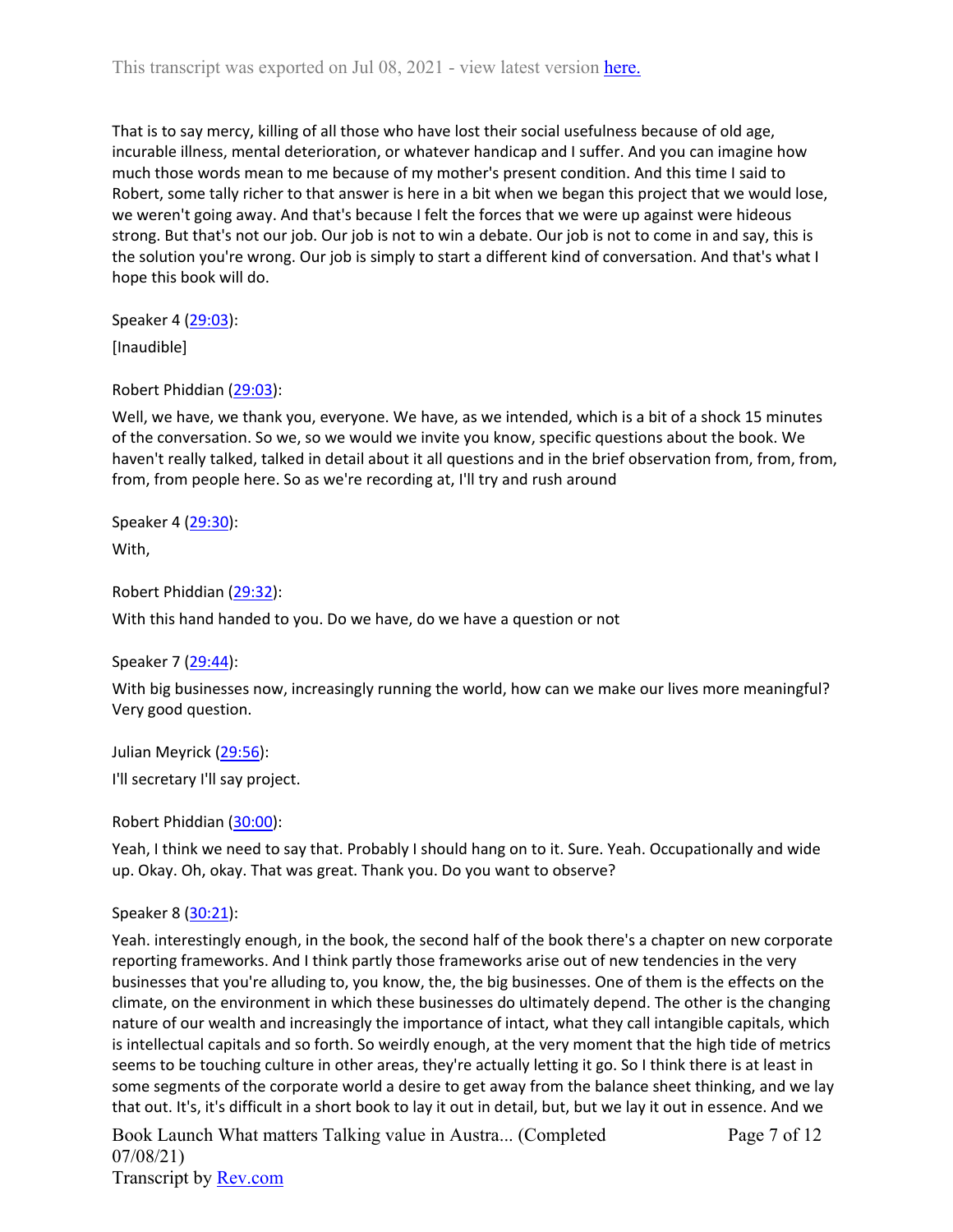give lots of links for those who might be interested in going forward, because it's absolutely not true that the only way forward is through these metrical ways. So that's just a lie. And if you look out there, there are some interesting alternatives. So yes, there's some hope.

### Robert Phiddian ([31:49](https://www.rev.com/transcript-editor/Edit?token=xGngEhzKfxcoXgPGZJxV9Y5sSQCfM4JUWdv9COk59dInYKFEWjRaKc8MrsT6Ku382Nrfn5c9UH2p4z5pqSinDch3f8U&loadFrom=DocumentDeeplink&ts=1909.97)):

And, and, and I guess the, the particular thing I would, I would say about that is that we have had no success finding an economist. Who's willing to talk to us intelligently, but we've had lots of success with accountants because they understand that in the real world values and 2007 with a great wake-up call the, the, the global financial crisis, th th th th the idea that somehow these, the, the, these new cool metrical ways of doing things would just endlessly create wealth. Well, it B it was the bubble, but it was always going to be, and, and that recognition, so, and companies can have companies can have their reputations disappear in no time. And they've discovered just outsourcing, outsourcing their, their, their, their ethics to an ethics [inaudible] and ethics business hasn't worked terribly well. The banks have all been employing ethicists, and they realize that. So, so the problems that, again, the problem is a judgment or about actually having to go to judgment. And we have a question on here. Oh, sorry.

### Tully Barnet ([32:56\)](https://www.rev.com/transcript-editor/Edit?token=PixW_8Q2PWRkQ1QtMsA7tEmuqnEVH40zPNsIKY3kgL4DLjx_G9X1KWfgyqgyaeULyx1wDXT9WJbNSfmUuOitFrKQ_58&loadFrom=DocumentDeeplink&ts=1976.42):

Just to say that I think language plays a role in that as well. And so insisting on the use of sensible language, around value with cultural institutions and in the public space in order to ensure that we're not talking about how innovative or vibrant that arts experience was, but to actually talk in more meaningful language about what it did. And that requires us to do a bit of work as well. I think as, as citizens, as, as, as people who work in, who, who live in circulate in this cultural sphere to always be pushing ourselves, not to slip into that easy language, to talk about the value of that to us, but to push it beyond those limits towards something more meaningful.

### Robert Phiddian ([33:41](https://www.rev.com/transcript-editor/Edit?token=OdQ27InfANK_fkHXqsDTVkaZ6Y1T3IvBeNBAllr-9VCQkE1rJg0nc2i5zaQ7214blHChE5Xei0XI244-n3QCkMiqFFE&loadFrom=DocumentDeeplink&ts=2021.29)):

And that's something that has to be lit out of the humanities, but we have to do it better than we have done. Kathy

### Speaker 7 ([33:54](https://www.rev.com/transcript-editor/Edit?token=E8Wgur2lFtg5TcLgjNgwDnd6W1gJ_WqosVYwEGqOh-VD1kk1kfCaolrI1GlAQZ61Qe0VoOmD5pklZ0aSBIRbVJyUmNw&loadFrom=DocumentDeeplink&ts=2034.79)):

Julian is brilliant, but he's technically used volume and up. So first of all, I'm on. Okay. I'll try it now. Yeah. Yep. Okay. I guess I'm going to look at the other element of a narrative and, and taking up your point about language. You talk about culture, but you also talk about cultural institutions, art organizations, and, and maybe the answer to my question is read the book, which has to do, but what do you mean by culture? Because in a sense, everything is culture. And, but you usually get in a kind of capital C it's clear that there some implicit reification of culture or, or scope of culture that you're talking about. And, and I'm not entirely sure what that is because the sport is culture. I mean, you know, one may or may not be excited about the Adelaide oval, but it is called sure. Yeah, no, I think

### Tully Barnet ([34:44\)](https://www.rev.com/transcript-editor/Edit?token=W95CWo2gK3cqXBAKALGsvPTze52F8UenwOwbIM857PaRkiEGa4MvVNCb5rBKL-OD0y1DssCi6-QgmLzIJ2H-V2Rc0dk&loadFrom=DocumentDeeplink&ts=2084.62):

I'll just say a comment and then I'll pass the Julian who has more intelligent things to say about this. But when I started working on this project, I used to say, I'm working on a cultural value project that's culture as in arts and value as in worth. And it was not long at all before I had to go hang on a minute, I have to reassess that whole thing, because not only is the space of art inside culture, a complicated one, but so is the relationship between value and values. And that's, I think something that we actually need to pay a bit more attention to. So we are living the tension between those, those definitions of culture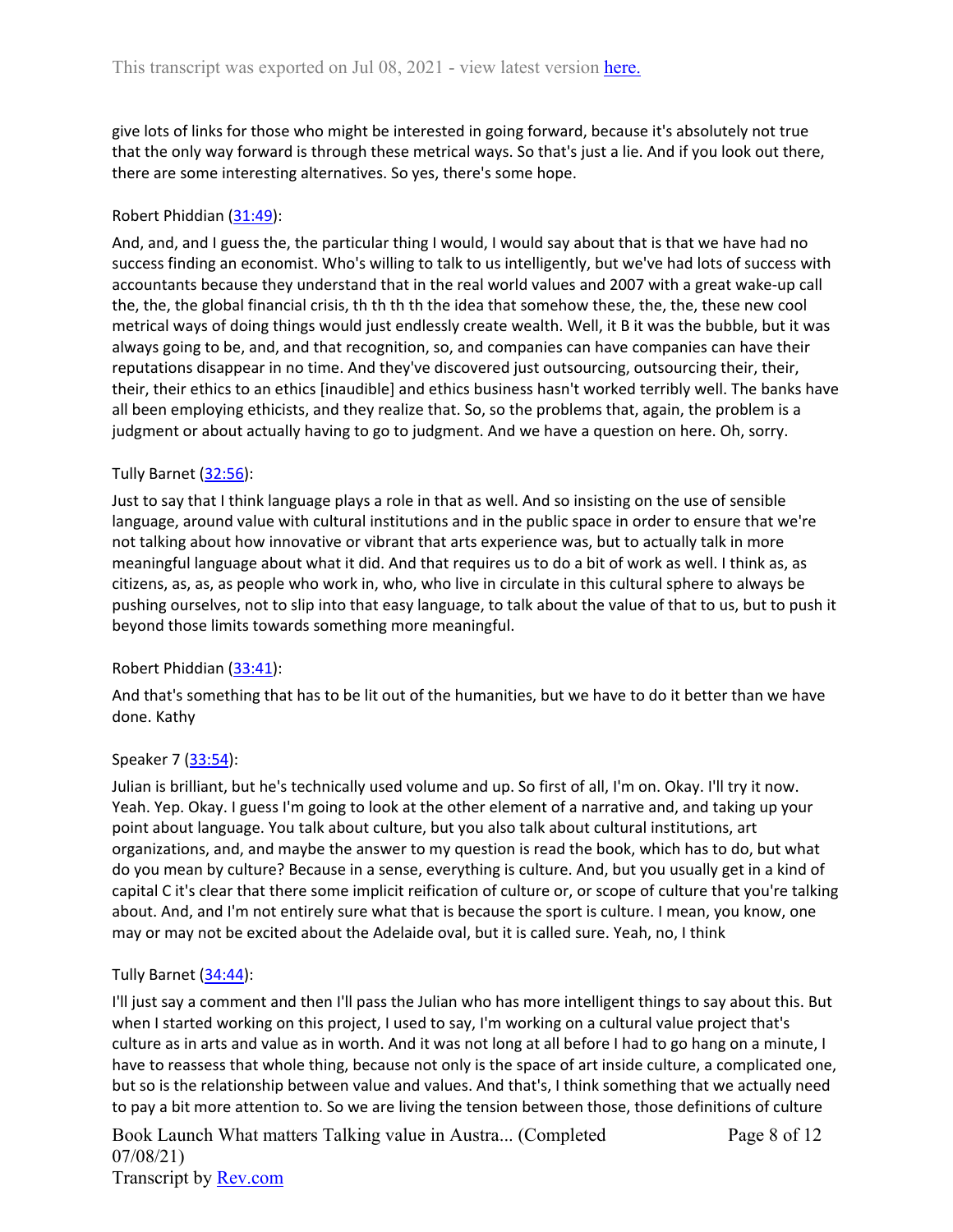and trying to be as open as possible to the, to, to that broader definition. But all the while realizing that we are working very hard on behalf of the cultural institutions that we're partnering with, the large ones in this project. But on behalf of the small to medium sector as well, who are the ones don't have the funds or the political power to be pushing back against this. And then I'll on that, on behalf of the meaningful language of value for the other kind of culture in society.

### Speaker 8 ([35:50](https://www.rev.com/transcript-editor/Edit?token=j-7freXSsvBBTtTdUVHyD3uqZBaKZJLK5ti5CZypMe8PJymFRNik8ZLJvawYnF-DYIblfBeuUSILBTAUzV63JFRRmFU&loadFrom=DocumentDeeplink&ts=2150.3)):

Yeah. Read the book. There's, there's a chat before you buy them. Yeah.

### Robert Phiddian ([35:57](https://www.rev.com/transcript-editor/Edit?token=l_6T_go4HIX-o4AdsFuHsgm3hrJAzaSnijhGWMz5ozeQZ45QpKQbFBjklvFYTT3dBWUF94rgx3phjw57GPvakgLXDZ0&loadFrom=DocumentDeeplink&ts=2157.88)):

We've only just seen them for the first time. We're a bit excited. Yeah.

### Speaker 8 ([36:01](https://www.rev.com/transcript-editor/Edit?token=6kwgo2f0XMFa1GH_ZJSiSR2Z7jP5An-yEhtGpQH6RZY30i0zjH7rHAJ9mV_bdcco0XLFH6PZFbhjzx2WbzPOzJo7o8Q&loadFrom=DocumentDeeplink&ts=2161.13)):

So, so there's a chapter in a chapter three where we talk about the definitions of culture and value. And w when I was looking at the book in draft, I thought, oh, do we really need that chapter? Shouldn't we just get on with it? And your question reminds me that we did. So I think that there's a kind of an easy mix in the authors here, if I include Richard really, cause he's kind of like the synoptic gospel but between those, those who are a little bit more kind of popular culture and those a little bit more arts culture. So for us, it's a pragmatic debate. And in the book I talk about we talk about really the definitions and how definitions work because there's, there's two ways in which things get defined. One is by the Oxford dictionary of definitions, but the other is by what you might call traffic of use.

### Speaker 8 ([36:53](https://www.rev.com/transcript-editor/Edit?token=kev4x7lSBd1uwn4kXw81LD-zShwJimAZx5P81n0LoXUu4LdBpGRaQ0PtDE2-tTL0mSlmp1MJ_6H7JFRn1_PX7PIKTx4&loadFrom=DocumentDeeplink&ts=2213.15)):

And so we have a look at that and I think the take home just to be really kind of quick about it is look, that's an important conversation, but don't let it stop having the conversation about value. Because I think that we began this investigation thinking that the problem with value in culture was culture. It was so tricky. Oh, look at all the different things. But the real story here is the degeneration of our idea of value. And that is a huge story that affects many different areas. And in a way it's sucked in arts and culture. We're not alone here. We're not the only ones kind of going, oh, please look at us more intrinsically. There's lots of different areas. There's been a collapse of our notion of value, particularly public value in the last 50 years. And I think we've even got some economists to say that, which is in a pretty good going. So that's, that's where we, we have a pragmatic approach to

### Robert Phiddian ([37:51](https://www.rev.com/transcript-editor/Edit?token=RPtOzkdnDEfUl60g-JwMB-ThKC1XkPKp2dRtYD-IvzLWxZyFAfurqmfiGQijaA3Tbu6d4UOR-FWyNQZYldiIM-U3s3o&loadFrom=DocumentDeeplink&ts=2271.17)):

The question that you talked about and it's particularly value over time, including the past. Not just the future way of specifically futuristic society and valued institutions, which have, which have great difficulty explaining it, which have had increasing difficulty explaining why they shouldn't just have their money taken off them and outsource to somebody else. So we have a question here and then why not?

### Speaker 7 ([38:17](https://www.rev.com/transcript-editor/Edit?token=X0qtlZUQ6QyqOwzV0Jr4LYYEvJKqzpw1C6Ywz8j94GzxEfGONEW3uaKwOIgzmt9kCJyQl59gIOkxcHjkrUUA_01IyLk&loadFrom=DocumentDeeplink&ts=2297.99)):

I just want to share my observation, talking to artistic artistic directors or a leader of cultural organizations for, I mean I'm talking about who's measuring what value, because for them it's their rule. They have to keep talking to funders government and their reporting values because it is especially in instrument devalues because it's mandatory for them. They do all their, they create intrinsic value, but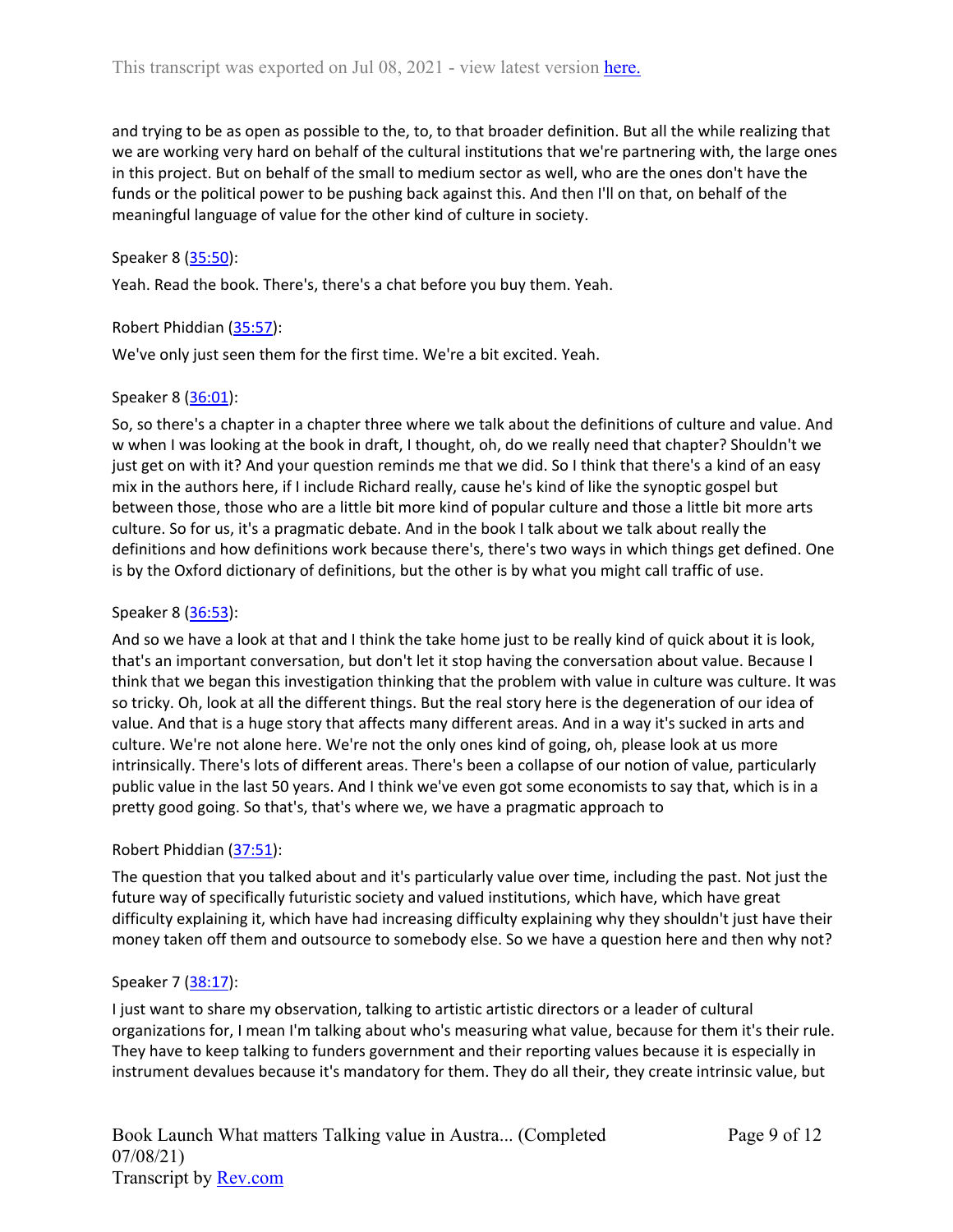there's no time to measure them because nobody actually wants to hear about it. Yeah. I mean, not asking too much to art practitioners to do everything,

#### Speaker 8 ([38:55](https://www.rev.com/transcript-editor/Edit?token=UyEoa4eHVdUt15EKCqhS_iV-0-rr0_Arvo9Z17b6PG7Iva3X96UDs35NBQuosLYzZiskzpgNhZBW-UvZyopXQRlsEmM&loadFrom=DocumentDeeplink&ts=2335.27)):

To capture yeah. Much too much, but, but just to back up a bit, you can't measure intrinsic value, full stop. Don't do it, but you can understand it. Right. We can talk about it, but if you're going to think that you can measure the value of the book that I took out of my bag, which is a simple end of it, isn't it really, you're already in a sort of false register. So, I mean, I guess part of the book, and it's not toothy in that respect, but when does this stop, when do you stop trying to do that and start having a different kind of conversation. And perhaps it's not entirely true that arts organizations have no power. They may have only a little power, but they certainly have some power to influence the debate.

### Tully Barnet ([39:46\)](https://www.rev.com/transcript-editor/Edit?token=JeG2hZtHUneGgX5cpD0wwdj_D0j-wR531Ki2Hene9dl7GRzb9ztuYS2YXkOBZvJm0iWMLl6pBz20Jq2dQK1Qd9dOBfM&loadFrom=DocumentDeeplink&ts=2386.98):

And it's also a bit of a watch this space kind of answer because the phase two of, of archery Adelaide is working with art south Australia. And in order to have that kind of conversation with the people that do have the power to change those things rather than just with the cultural organizations that are already under the pump, as he saying,

### Robert Phiddian ([40:06](https://www.rev.com/transcript-editor/Edit?token=-Uy0y5i3FDk7FTAay5vXVKk_85BBXzR3ntn9Si0RadJ-vle6YrUk9mx9USjnYBjSfTkTQQQiekDD1qd47YCsTcg2MCM&loadFrom=DocumentDeeplink&ts=2406.27)):

And the thing I'd add to that is if you actually look at the way the decisions are made, yes, arts organizations spend fastener is three hours of their time filling in forms and giving data. But the decisions are very filled in may and not made objectively on the data. The decisions are still made politically, and these mechanisms are often ways. These mechanisms of algorithms are often ways of laundering. The fact that someone has to make a judgment somewhere and they don't, and it's best they'd be judging that something that they had some understanding of because I, I can't think of any brands with a classic example of this. We all thought in the arts and culture sector that things were getting, we were just getting better and better organized. And the, and the methodologies of the Australia council would work. When the brand has came along and took 40% of it and said, put it over here and said, I'm going to play with that. And he could write because that's actually a political event that that's where the decisions the decisions are made, they're made, and they're often made by you, you're often made by your, your peers as well. Anyway, we have another question up here.

### Speaker 7 ([41:20](https://www.rev.com/transcript-editor/Edit?token=L8Zpe8he5xZnQ0QraAubpC-h800cgicHNt_MT1WzWTJt-XqdxdCjusg2fcAl6GjDPi6XDLvRDSsKGiqZwCQ66e5uVaA&loadFrom=DocumentDeeplink&ts=2480.16)):

I'm, I'm just thinking of the way people that some people value culture, different different group of people, perhaps for, and Julian. When we were that talk in the hits all the other day, there was the, you should only produce art, which is politically engaged and changes the world. That's another one that I have problem with, because most of what I do, doesn't change the world in that sort of way. W how do you, how do you talk to those people?

#### Robert Phiddian ([41:59](https://www.rev.com/transcript-editor/Edit?token=yKBgExwEJrgsFSaoNMoSkDy3l_0dAtDl61ARfGA6yZeYwBMAaUMG-h2_hax2UsZj6DodlMk_ATDq71FiBx5pwUr_mec&loadFrom=DocumentDeeplink&ts=2519.65)):

There needs to be an ecology of culture and range of things.

#### Speaker 8 ([42:04](https://www.rev.com/transcript-editor/Edit?token=2FrUJ363pdUwmb04kZxO_fLFy2m0BAMCWgDlVI4FQF8KbzcTbxkMY6XYlQ6UvO6XGOUE56qwDvpD2FGlqL9817ill5A&loadFrom=DocumentDeeplink&ts=2524.97)):

If, if you want to I can't believe I'm even talking like this, but you kind of got to got to really in a way, obstruct yourself and go, would you like to live in an successful evaluative environment? Sure. Why not?

Book Launch What matters Talking value in Austra... (Completed 07/08/21) Transcript by [Rev.com](https://www.rev.com/)

Page 10 of 12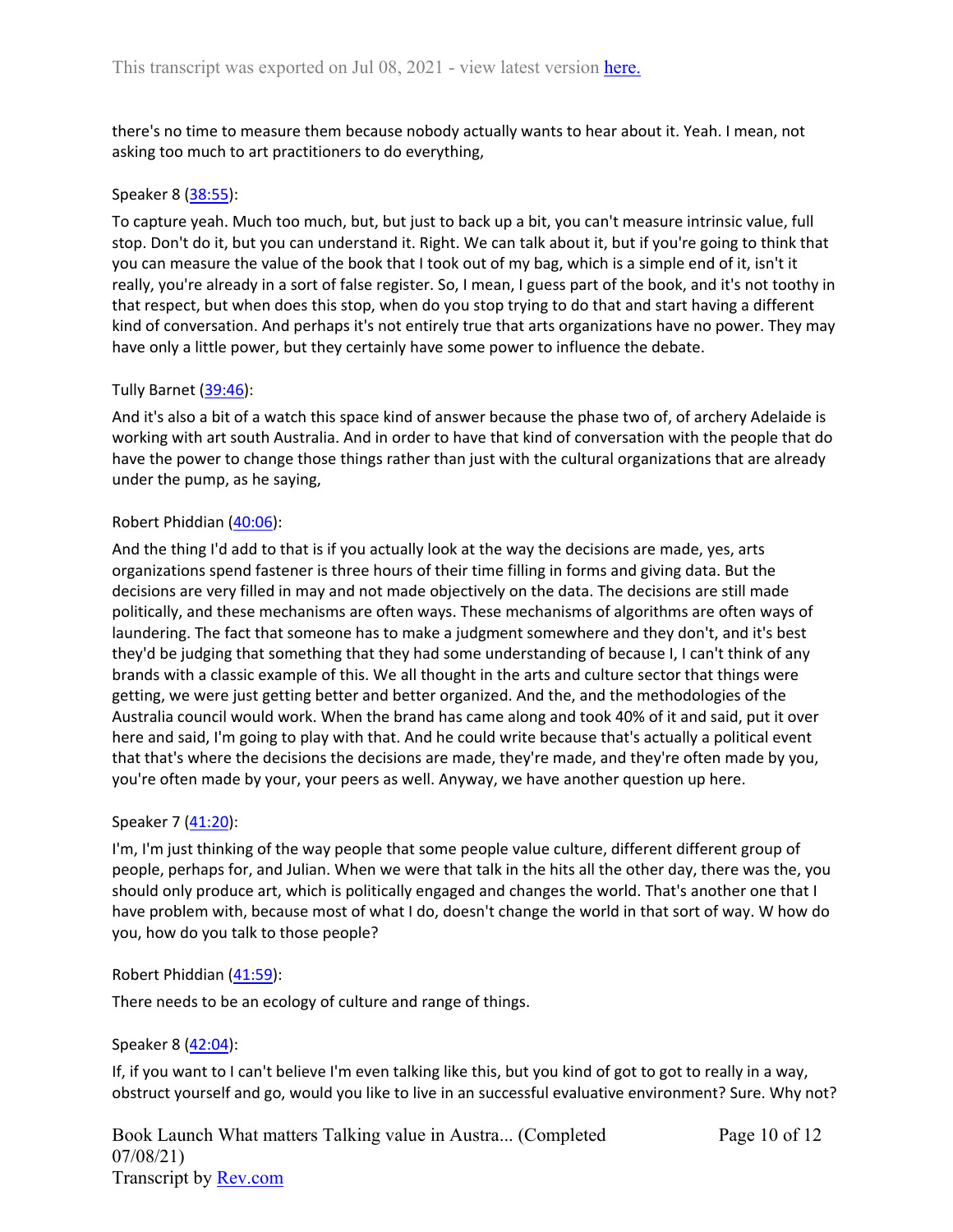Yeah. I'll, I'll go for that. It needs a lot of trust. You need a lot of trust. You know, I I've, I've, I'm a theater director I've worked on plays and including lots of not very good ones. And but the concept of not very good play is, is, you know, you have to be reasonably flexible about it because I'm a, you can't tell, you don't know. And, and B it's, it's part of a larger thing that you might kind of go, well, that's the body of work. So you know, when I'm working on plays, sometimes I say the most important is when not, not do judge, of course, but when, when do you judge, you know, cause if you're, if you're always breaking down time into smaller and smaller units and becoming obsessed with evaluating those smaller and smaller units, then you are losing the shape that things have.

# Speaker 8 ([43:19](https://www.rev.com/transcript-editor/Edit?token=xDhGoWvUq-tUhGEV6UYz3IvCEnLSGit6fCX0oDm61qp0_EV6uNJdKAr6eri3-maK9fCmBnsZso0XjVSnUVtadTneV7g&loadFrom=DocumentDeeplink&ts=2599.3)):

You know, if you had measured, I mean, the books full of examples, and one of the examples is Patrick White. And if you look at Patrick White in 1968, he's a failure. And if you look at Patrick White in 1978, he's the greatest playwrights Australia is produced. So, so which, which do you choose? You, I think the only way you can get through that is, is if you have a bit of trust I drink decaffeinated coffee and the fellow who sold it to me this morning said, it's got no caffeine in it, but it's made with love. And, and you, you have to love your culture that you, you know, you can't just expect something from it. And out of that love comes trust. And out of that, trust comes value. It doesn't mean you constantly trust it to do anything without evaluating it at all, but it does mean that you are judicious in deploying your sense of judgment and sensible about what you extrapolate from those judgments.

# Robert Phiddian ([44:18](https://www.rev.com/transcript-editor/Edit?token=jY3UyqISL3_eE71Ig2ZlesG-KqZ2l1DhK_Xf2DnaOZqLoeF25EXSBYZ_Ju1EJ9-_PlHxcvCd-jR7yrKYVX9BhaZh6rM&loadFrom=DocumentDeeplink&ts=2658.55)):

And you don't have to do the judging all the time and constantly, yeah. There were many forms of evaluation that really only hadn't made to happen. Occasionally for organizations, you know, in a healthy state of trust. Yeah. Is you're going to find the same thing this time next year, it's three years down the track. Maybe that you should be checking to see how things are going rather than let alone the constant monitoring possible in,

# Speaker 7 ([44:42](https://www.rev.com/transcript-editor/Edit?token=TV7b2ViXmpfvaJdf4CBnJSP1CAo2DYLiMnbFv_CvHXL4IAv937X4XBD_c70EjAc5Ag83SneI_nICzAiloXvN4KH9NIk&loadFrom=DocumentDeeplink&ts=2682.56)):

You're also evaluating your own art practice all the time, you know, for yourself and to see if it's, if it's doing what you, what you hoped, but it's, it's this sort of outside. Well, not, I mean, evaluated, you're judging yourself, you, as you write, you read and think, oh, that didn't work and change it, you know? So it's there's that? Yeah, but that's different. Yeah.

# Speaker 8 ([45:11](https://www.rev.com/transcript-editor/Edit?token=FkNO5XfHKREGQnfO0eDvEw_y2VlRHgTaFjyy1YlOyCMzYTw7VLWjRKXY5qJSW7fhCsLAN7RzMENYB1QUx2w94U6L8hY&loadFrom=DocumentDeeplink&ts=2711.18)):

She wasn't master chef. We don't constantly need to be giving it points. That's not what it's about. Oh, one last question.

# Speaker 9 ([45:23](https://www.rev.com/transcript-editor/Edit?token=rG-4L1dk3FE4vzUxwG2wSVxKLSd0pR0EFo6BbvUquOhGQgQeN6Nhp4523IL72Peunp7M40aQVUgElntNi-e2IyxzF7A&loadFrom=DocumentDeeplink&ts=2723.72)):

I I was just wondering how useful or this book would be to for Aboriginal Australians and for their particular difficulties in communicating their culture. You know, which I feel like is almost, I mean, I don't, I was going to say an elephant in the room. I don't think he deliberately not talking about it, but it's big, you know,

Speaker 8 ([45:52](https://www.rev.com/transcript-editor/Edit?token=q83pp02Nq_0QLGF1n9cjq31vvF5dljbg9bLcOfGTGJdIWXuhjXJGtCeskiHcZ4opsEa6MLWrYL-tKAJ4_oxrmtws82c&loadFrom=DocumentDeeplink&ts=2752.7)):

I'll say briefly in the past, not useful enough in my dear